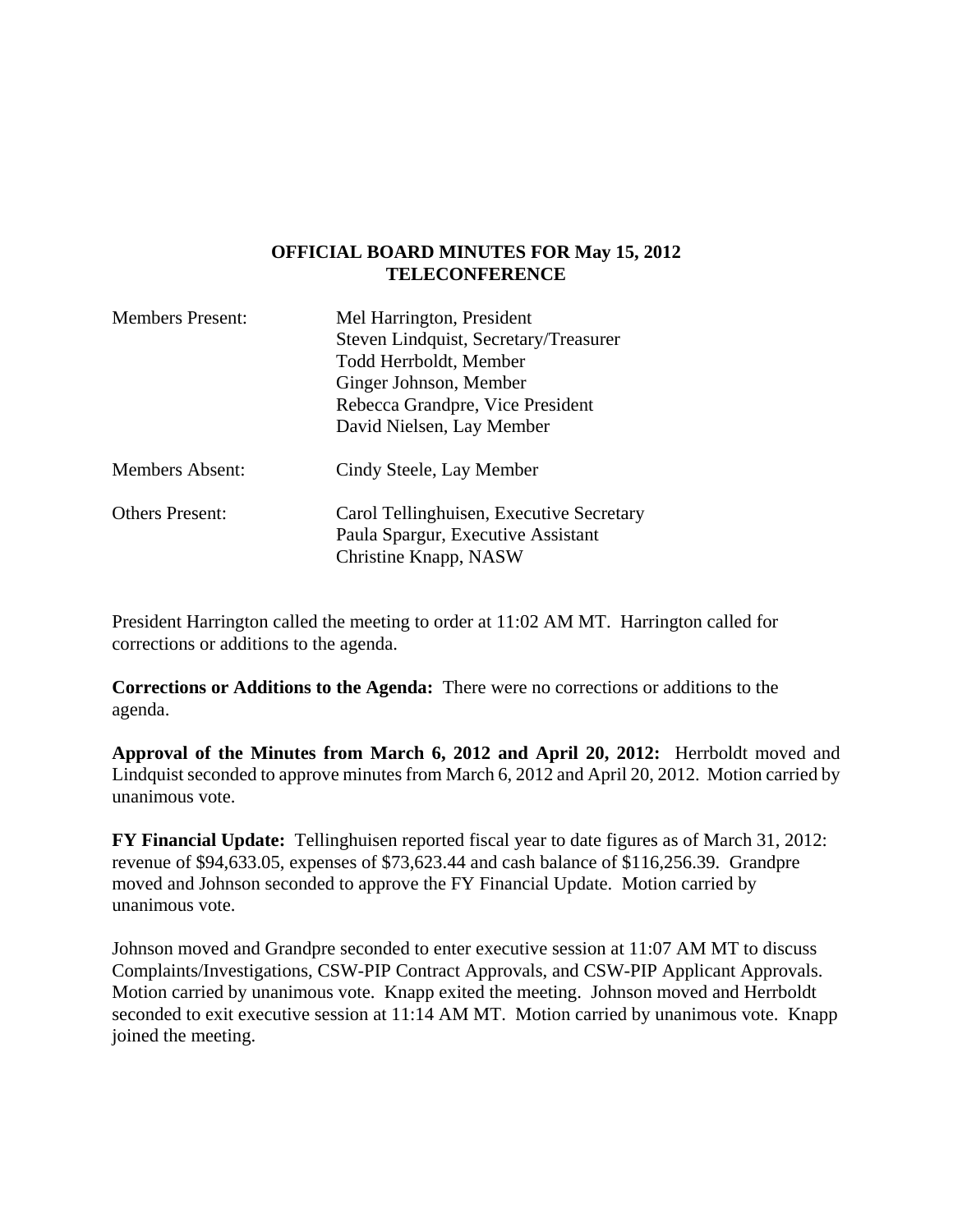### **Page (2)-South Dakota Board of Social Work Examiners Board meeting minutes May 15, 2012**

#### **Complaints/Investigations Update:**

**#251**- pending

## **CSW-PIP Contract and Applicant Approvals:**

Lecy, N.: Herrboldt moved and Nielsen seconded to approve supervision beginning March 23, 2012. Motion carried by roll call vote; Johnson, yes; Grandpre, yes; Herrboldt, yes; Nielsen, yes; Harrington, yes; Lindquist, yes.

Coad, M.: Lindquist moved and Grandpre seconded to approve CSW-PIP licensure upon receiving transcripts and a passing score on the ASWB Clinical Exam. Motion carried by roll call vote; Johnson, yes; Grandpre, yes; Herrboldt, yes; Nielsen, yes; Harrington, yes; Lindquist, yes.

Houfek, M.: Johnson moved and Grandpre seconded to approve CSW-PIP licensure upon receiving one additional favorable reference letter. Motion carried by roll call vote; Johnson, yes; Grandpre, yes; Herrboldt, yes; Nielsen, yes; Harrington, yes; Lindquist, yes.

Kinzell, K: Lindquist moved and Herrboldt seconded to approve CSW-PIP licensure Motion carried by roll call vote; Johnson, yes; Grandpre, yes; Herrboldt, yes; Nielsen, yes; Harrington, yes; Lindquist, yes.

Ling, B.: Lindquist moved and Herrboldt seconded to approve CSW-PIP licensure Motion carried by roll call vote; Johnson, yes; Grandpre, yes; Herrboldt, yes; Nielsen, yes; Harrington, yes; Lindquist, yes.

**ASWB Clinical Examination:** Herrboldt moved and Lindquist seconded to only accept the ASWB Clinical Examination for the CSW-PIP level of licensure as of January 1, 2012.Motion carried by unanimous vote.

**ASWB Spring Meeting Report:** Tellinghuisen and Johnson reported on the ASWB Spring Meeting. The focus of the meeting was E-therapy. Tellinghuisen volunteered to serve on a committee which will develop training for new administrators. The Board will add E-therapy to the next in person meeting.

**Electronic Verification of Licensure:** Spargur reported that Electronic Verification of licensure was discussed at the Administrator's Forum. The Board agreed that we would accept electronic verification of licensure upon verifying the source.

**Schedule Next Board Meeting**: The next Board meeting is tentatively scheduled for July 17, 2012 at 12:00 PM CT / 11:00 AM MT. Lindquist moved and Herrboldt seconded to enter executive session at 11:47 AM MT to discuss the RFP decision. Motion carried by unanimous vote. Knapp, Tellinghuisen and Spargur exited the call. Johnson moved and Herrboldt seconded to exit executive session at 12:48 PM MT. Motion carried by unanimous vote. The Board scheduled an additional meeting for May 17, 2012 at 8:00 AM CT to continue discussion regarding the RFP.